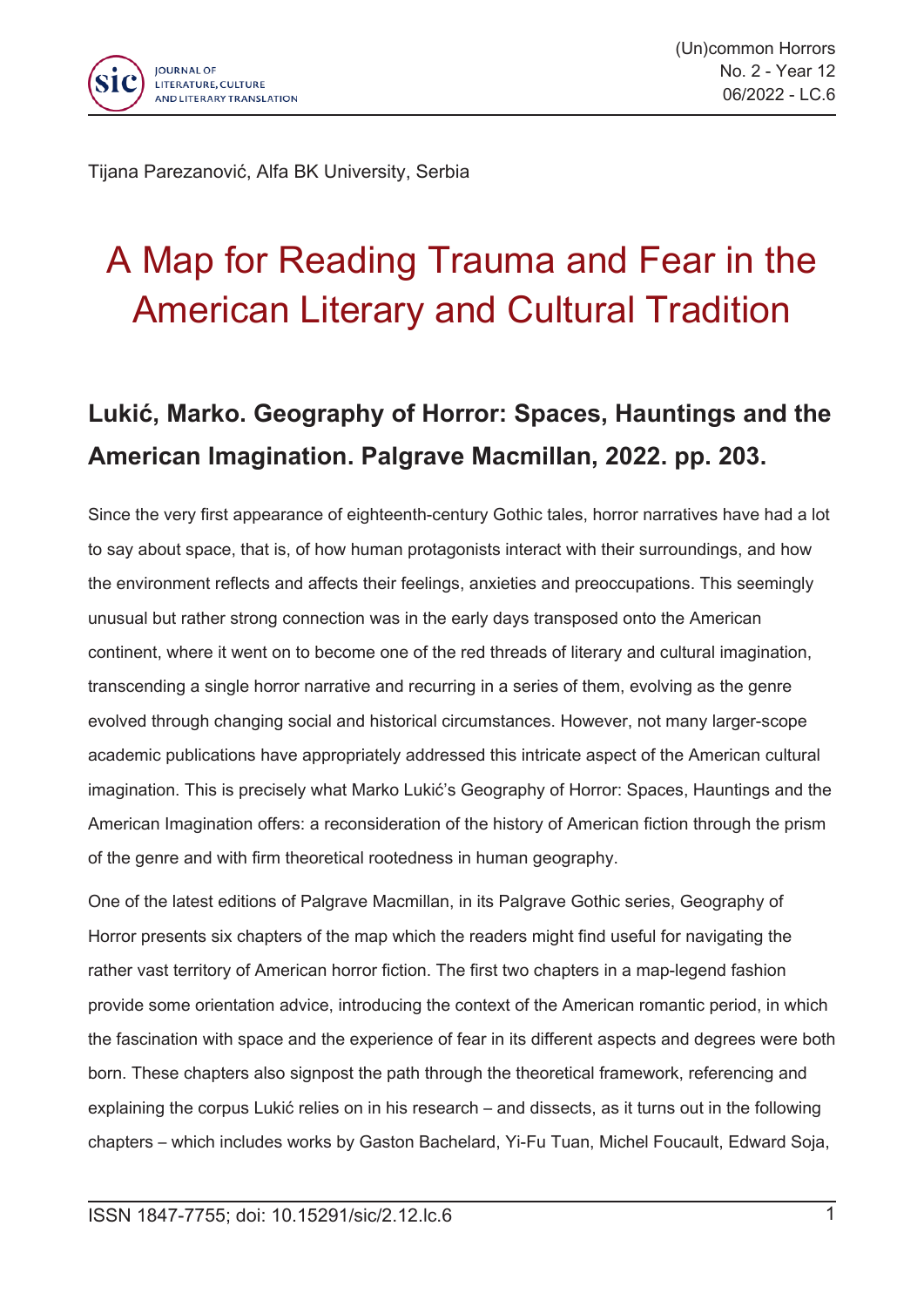

David Harvey, Robert Tally, and Tim Creswell, among others. In their analysis of <sup>a</sup> number of literary texts and movies, the following four chapters move between the nineteenth century and the present day, thus decisively stressing the enduring significance of particular spaces and places for horror narratives and their role in the American cultural imagination. The first pin on the map is "The Frontier," an inexhaustible source of anxiety for the settlers and inspiration for the authors. Through the theoretically elaborated concept of the frontier, this chapter offers substantial analyses of narratives by Washington Irving, Nathaniel Hawthorne, and Charles Brockden Brown, which are placed side by side with contemporary achievements by Wes Craven, Antonia Bird, Robert Eggers, and other authors.

As the wilderness of the frontier grows by human effort into <sup>a</sup> space one might tentatively call home, so the archetypal image of the frontier gives way to that of the house. The chapter titled "Domestic Horrors" strengthens the connection between the two loci referencing works by Hawthorne and Brown again, but also moves beyond including E. A. Poe and H. P. Lovecraft in the analysis. The chapter additionally offers an insightful theoretical contribution to the existing debates within human geography, comparing and contrasting ideas expounded by Bachelard and Harvey, and claiming that the house serves as <sup>a</sup> particularly prolific trope in horror narratives due to its situatedness between two different theoretical paradigms: Bachelard's romanticized one and Harvey's economic, whereby "monetary, physical or emotional, the loss of investments causes the house to slip and regress into something akin to ... Bachelardian spatial alveoli." (Lukić 97) This chapter expands on the (haunted) house imagery by exploring narratives set among clusters of houses – suburbia as <sup>a</sup> prototypical projection of the American dream, which easily becomes the American nightmare if observed from the theoretical framework proposed by Lukić. To this effect, "Domestic Horrors" also presents analyses of texts such as The Shining, The Amityville Horror, A Nightmare on Elm Street or Halloween, positioning them in the context of other social issues – apart from the economic ones – such as, among others, gender or racial exclusivity. As each texts is positioned differently, they add shades of meaning to the initially presented map, showing its persevering stability in the ability to adapt to changing socio-historical and cultural circumstances. The map then leads the reader toward the American small town, as (re-)invented by H. P. Lovecraft and Stephen King. The chapter titled "Small Town Heterotopias" deals with the